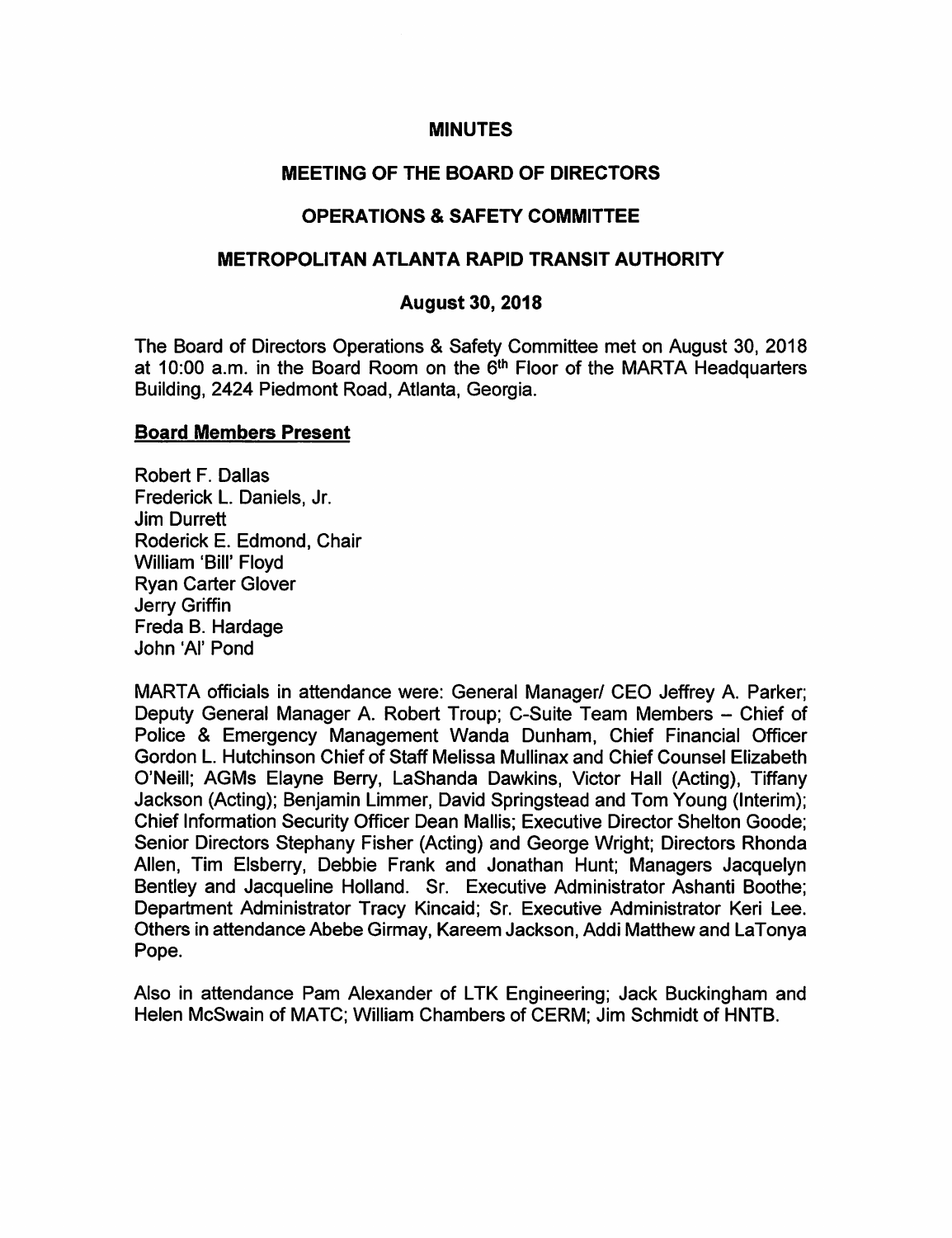# Approval of the June 28, 2018 Operations & Safety Committee Meeting **Minutes**

On motion by Mr. Durrett seconded by Mr. Pond, the minutes were unanimously approved by a vote of 8 to 0, with 8 members present.

# Resolution Authorizing an Increase in the Contractual Authorization for Structural Inspection Engineering Services bv Volkert. Inc.

Mr. Elsberry presented this resolution authorizing a \$2M increase in the contractual authorization for Structural Inspection Engineering Services by Volkert, Inc.

The term of the contract is a five-year base period with the option to extend the contract for up to five additional one-year terms. The contract is currently in Option Year 2. The estimated cost of the consultant's additional services is \$800,000 for Option Year 2 and \$400,000 per year for Option Years 3 through 5, if exercised, for a total of \$2M. The consultant's services will be funded by approved projects in the Capital Improvement Program

Dr. Edmond asked if MARTA may get a better price by offering the contract from year-to-year versus extending out to 5, 10, years.

Mr. Elsberry responded that consideration was given to the amount of time and delay it would take to put a new contract in place as well as the cost associated with that. Also, the current contractor has experience on our system and have been trained on MARTA's safety standards. Lastly, MARTA did very well on the base contract. The overall contract is still less than what the five-year base would have been if it were done year-by-year.

Mr. Pond asked how many companies submitted.

Mr. Elsberry said this was approved by the Board in 2012. Today's request is an option.

Dr. Goode said this company will exceed their DBE goal of 30%.

Dr. Edmond asked Dr. Goode to come back in six months to verify that this company has reached its DBE goal.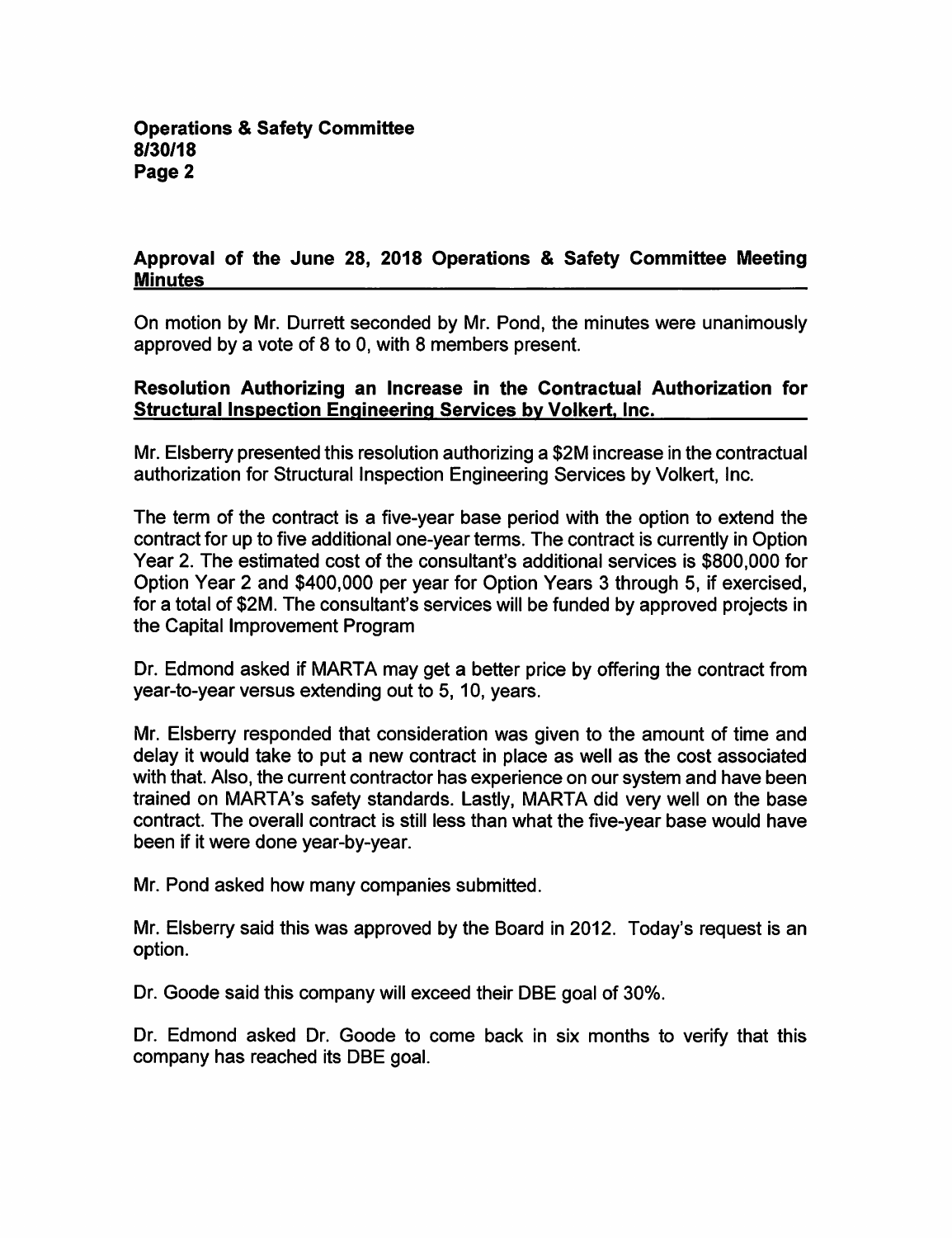On motion by Mr. Durrett seconded by Mrs. Hardage the resolution was approved by a vote of 8 to 0, with 9 members present.

Mr. Daniels abstained due to one of his business customers being included in this contract.

# Resoiution Authorizing Modification to the Contract for Parking Lot Sweeping Services. B32651

Mr. Saintil presented this resolution authorizing the General Manager/CEO or his delegate to increase the contract value for Parking Lot Sweeping Services with Metro Vac & Broom Services, LLC in the amount of \$126,105.94

The modification provides for increases in the frequency of landscape de-littering at rail stations and adds services for the Streetcar Vehicle Maintenance Facility. The modification also increases monthly service frequencies for cleaning the Authority's rail station parking lots, parking decks, bus loops, light rail facility lot and park/ride lots located throughout the MARTA system, totaling 41 locations.

Mr. Saintil informed the Board that MARTA is revamping its current operating contracts to enhance quality at stations, in particular landscaping and wildlife and bird contracts.

Mr. Daniels asked about the cleanliness of wayside. He asked that the DBE be identified in contracts going forward.

Mr. Saintil said staff is in the process of modifying procedure for wayside access in order to get on the tracks on a more frequent basis.

Mr. Elsberry said his team and Mr. Saintil's team are working together in order to keep service running and remove trash from the wayside. On a daily basis, the track inspectors report where trash has accumulated on the wayside.

Mr. Griffin asked why does this contract include contingency funds.

Ms. O'Neill said this is standard procedure. There is a 5% contingency attached to every contract.

Mr. Dallas asked if this includes gutters. Some of the gutters have plants growing out of them.